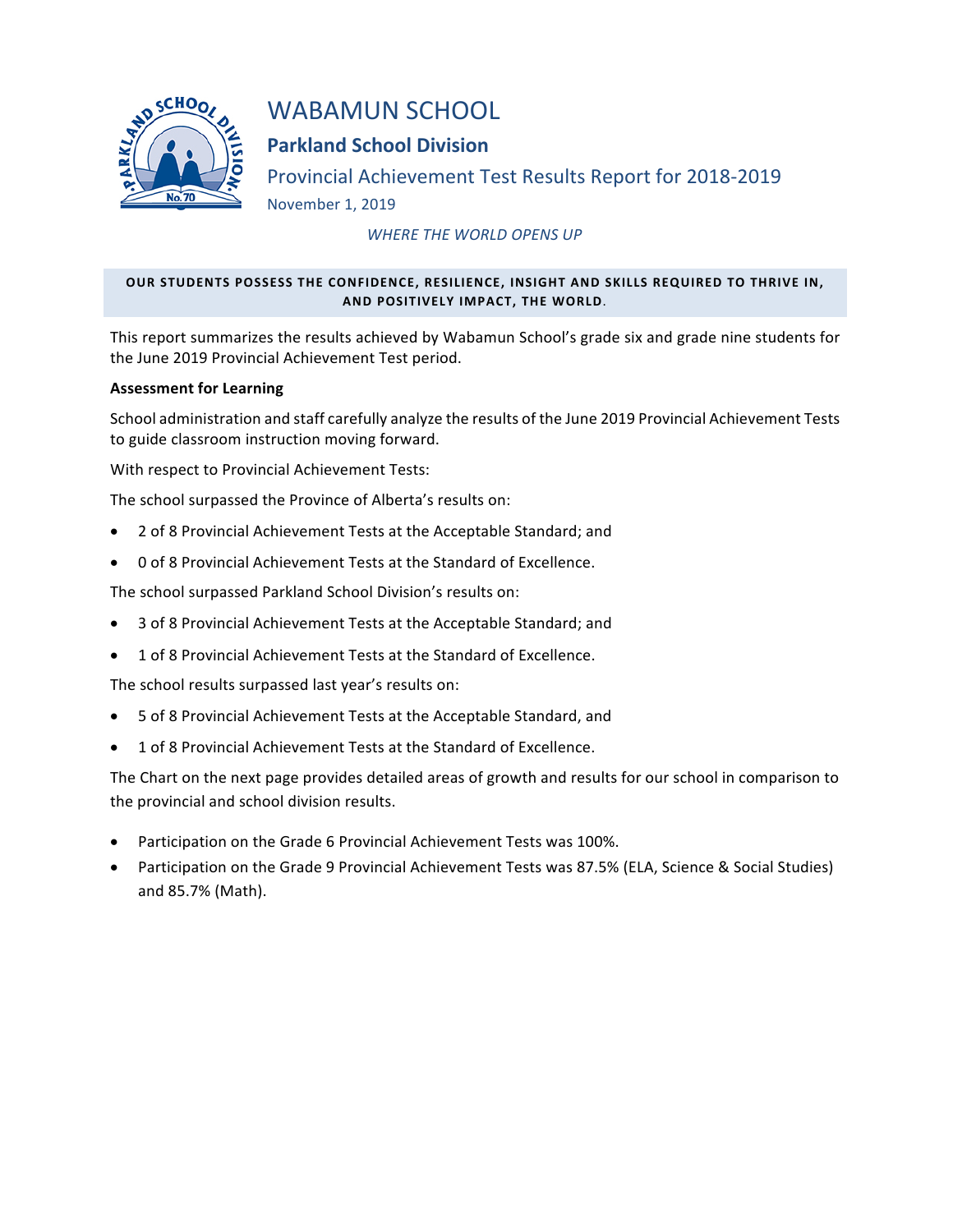|                   |                         | <b>Wabamun School Provincial Achievement Tests</b> | Summary Results for 2018 - 2019 |                       |                   |
|-------------------|-------------------------|----------------------------------------------------|---------------------------------|-----------------------|-------------------|
|                   |                         | At the Standard of Excellence: 80% to 100%         |                                 |                       |                   |
|                   | <b>Successes</b>        |                                                    |                                 | Challenges            |                   |
| Growth            | <b>Exceeds Province</b> | Exceeds PSD                                        | Decline                         | <b>Below Province</b> | <b>Below PSD</b>  |
| Social 6 (+20.0)  |                         | Social $6 (+1.5)$                                  | ELA 9 (-16.7)                   | Math 9 (-19.0)        | Math 9 (-12.6)    |
|                   |                         |                                                    | Math 9 (-16.7)                  | Science 6 (18.6)      | ELA 9 (-12.4)     |
|                   |                         |                                                    | ELA $6$ (-4.3)                  | Math 6 (-15.0)        | Science 6 (-10.6) |
|                   |                         |                                                    | Science 6 (-4.3)                | ELA 9 (-14.7)         | Math 6 (-10.2)    |
|                   |                         |                                                    | Science 9 (-4.2)                | Science 9 (-13.9)     | Science 9 (-8.5)  |
|                   |                         |                                                    | Social 9 (-4.2)                 | Social 9 (8.1)        | ELA $6$ (-3.0)    |
|                   |                         |                                                    |                                 | ELA 6 (-7.8)          | Social 9 (-1.8)   |
|                   |                         |                                                    |                                 | Social 6 (-4.4)       |                   |
|                   |                         | At the Acceptable Standard: 50% to 100%            |                                 |                       |                   |
|                   | <b>Successes</b>        |                                                    |                                 | Challenges            |                   |
| Growth            | <b>Exceeds Province</b> | Exceeds PSD                                        | Decline                         | <b>Below Province</b> | <b>Below PSD</b>  |
| Science 6 (+32.9) | Science 6 (+12.4)       | Science 6 (+12.8)                                  | ELA 9 (-45.8)                   | ELA 9 (-37.6)         | ELA 9 (-39.3)     |
| Social 9 (+16.7)  | ELA $6 (+6.8)$          | ELA $6 (+5.2)$                                     | ELA 6 (-10.0)                   | Social 9 (-18.7)      | Social 9 (-15.4)  |
| Math 6 (+12.9)    |                         | Math 6 (+3.3)                                      | Social 6 (-1.4)                 | Math 9 (-17.1)        | Science 9 (-14.5) |
| Science 9 (+12.5) |                         |                                                    |                                 | Science 9 (-12.7)     | Math 9 (-11.0)    |
| Math 9 (+9.6)     |                         |                                                    |                                 | Social 6 (-6.2)       | Social 6 (-4.7)   |
|                   |                         |                                                    |                                 | Math 6 (-2.5)         |                   |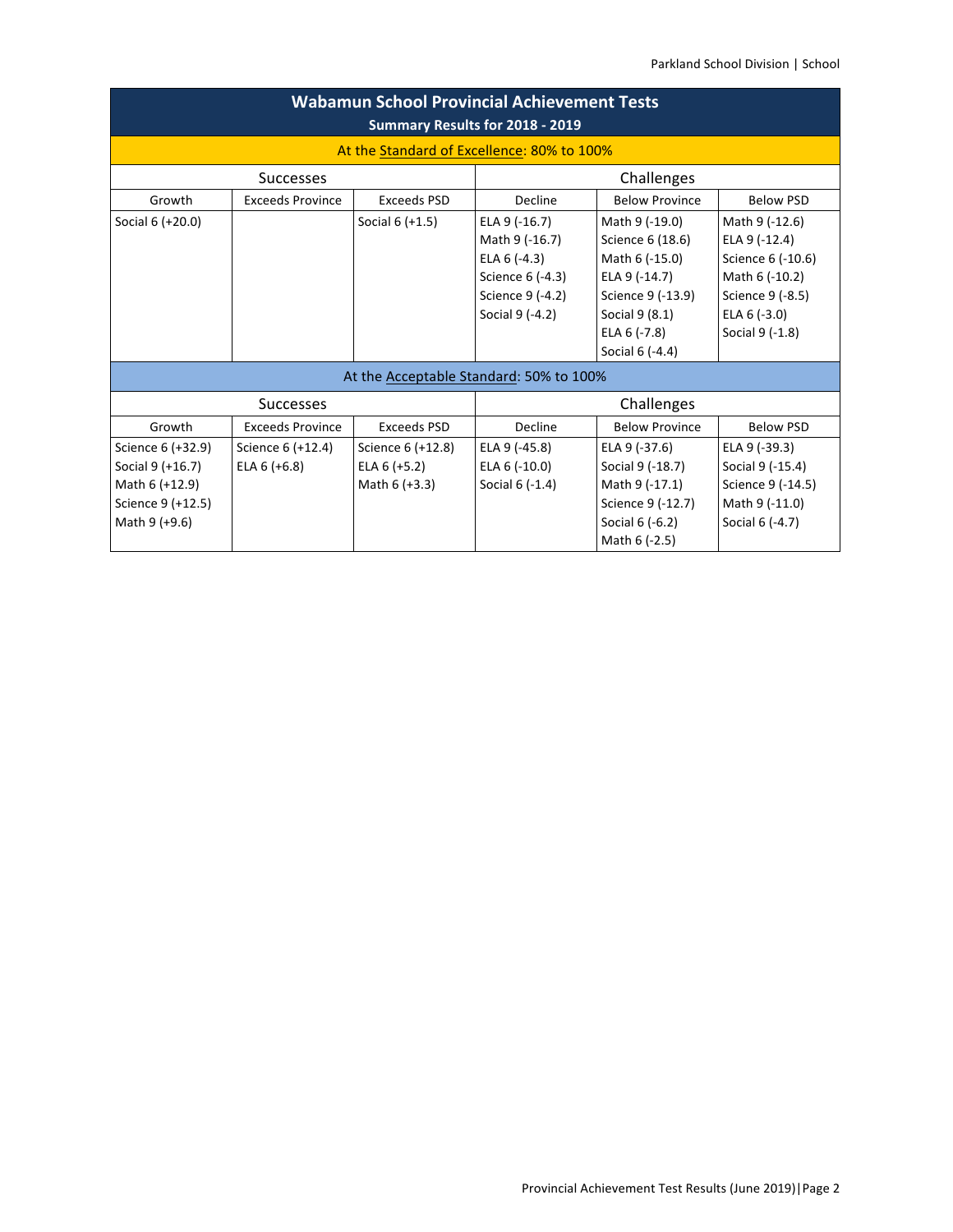#### WABAMUN SCHOOL: PROVINCIAL ACHIEVEMENT TESTS

The great majority of Parkland School Division students write the Provincial Achievement Tests. Participation rates are an important consideration as these results represent all students enrolled to write the test.

Three values are added for comparison:  $[+/]$  is the change in score from the previous year. [AB] is the gap from the province. [PSD] is the gap from Parkland School Division. The values are suppressed [N/A] when six (6) or less students write a test.

#### Grade 6

French Immersion students write Math, Science and Social Studies in French and these results are included in the Provincial and Divisional total results (below).

| <b>English Language</b> | Alberta                  |      |      |      |      | <b>Parkland School Division</b> |      |      |                 | Wabamun School |       |                                                                         |         | Comparison (%) |            |
|-------------------------|--------------------------|------|------|------|------|---------------------------------|------|------|-----------------|----------------|-------|-------------------------------------------------------------------------|---------|----------------|------------|
| Arts <sub>6</sub>       |                          |      |      |      |      |                                 |      |      |                 |                |       | 15-16 16-17 17-18 18-19 15-16 16-17 17-18 18-19 15-16 16-17 17-18 18-19 | $+/-$   | AB             | <b>PSD</b> |
| Acceptable              | 82.9                     | 82.5 | 83.5 | 83.2 | 85.2 | 84.2                            | 84.9 | 84.8 | 78.6            | 77.8           | 100.0 | 90.0                                                                    | $-10.0$ | $+6.8$         | $+5.2$     |
| Excellence              | 20.4                     | 18.9 | 17.9 | 17.8 | 15.9 | 15.2                            | 13.1 | 13.0 | 14.3            | 11.1           | 14.3  | 10.0                                                                    | $-4.3$  | $-7.8$         | $-3.0$     |
| Participation           | 49,639 of 54,820 (90.5%) |      |      |      |      | 853 of 886 (96.3%)              |      |      | 10 of 10 (100%) |                |       |                                                                         | 0.0     | $+9.5$         | $+3.7$     |

| Math 6        | Alberta                  |      |      |      |                              | <b>Parkland School Division</b>                                         |     |      | Wabamun School |                 |      |      | Comparison (%) |         |            |
|---------------|--------------------------|------|------|------|------------------------------|-------------------------------------------------------------------------|-----|------|----------------|-----------------|------|------|----------------|---------|------------|
|               |                          |      |      |      |                              | 15-16 16-17 17-18 18-19 15-16 16-17 17-18 18-19 15-16 16-17 17-18 18-19 |     |      |                |                 |      |      | $+/-$          | AB      | <b>PSD</b> |
| Acceptable    | 72.2                     | 69.4 | 72.9 | 72.5 | 70.7<br>69.6<br>62.4<br>66.7 |                                                                         |     |      | 57.1           | 77.8            | 57.1 | 70.0 | $+12.9$        | $-2.5$  | $+3.3$     |
| Excellence    | 14.0                     | 12.6 | 14.0 | 15.0 | 8.6                          | 7.3                                                                     | 6.9 | 10.2 | 0.0            | 11.1            | 0.0  | 0.0  | 0.0            | $-15.0$ | $-10.2$    |
| Participation | 49,753 of 54,778 (90.8%) |      |      |      |                              | 851 of 885 (96.2%)                                                      |     |      |                | 10 of 10 (100%) |      |      | 0.0            | $+9.2$  | $+3.8$     |

| Science 6     | Alberta                  |      |      |        |                    | <b>Parkland School Division</b> |      |      | Wabamun School  |      |      |                                                                         |        | Comparison (%) |                          |
|---------------|--------------------------|------|------|--------|--------------------|---------------------------------|------|------|-----------------|------|------|-------------------------------------------------------------------------|--------|----------------|--------------------------|
|               |                          |      |      |        |                    |                                 |      |      |                 |      |      | 15-16 16-17 17-18 18-19 15-16 16-17 17-18 18-19 15-16 16-17 17-18 18-19 | $+/-$  | AB             | <b>PSD</b>               |
| Acceptable    | 78.0                     | 76.9 | 78.8 | 77.6 l | 79.7 I             | 74.5                            | 78.3 | 77.2 | 71.4            | 77.8 | 57.1 |                                                                         |        |                | $90.0$ +32.9 +12.4 +12.8 |
| Excellence    | 27.1                     | 29.0 | 30.5 | 28.6   | 18.9               | 22.9                            | 20.9 | 20.6 | 7.1             | 22.2 | 14.3 | 10.0                                                                    | $-4.3$ | $-18.6$        | $-10.6$                  |
| Participation | 49,793 of 54,879 (90.7%) |      |      |        | 857 of 885 (96.8%) |                                 |      |      | 10 of 10 (100%) |      |      |                                                                         | 0.0    | $+9.3$         | $+3.2$                   |

| <b>Social Studies 6</b> | Alberta                                                                                       |                          |      |      |      | <b>Parkland School Division</b> |      |      | Wabamun School |                 |      |      | Comparison (%) |        |            |
|-------------------------|-----------------------------------------------------------------------------------------------|--------------------------|------|------|------|---------------------------------|------|------|----------------|-----------------|------|------|----------------|--------|------------|
|                         | 15-16   16-17   17-18   18-19   15-16   16-17   17-18   18-19   15-16   16-17   17-18   18-19 |                          |      |      |      |                                 |      |      |                |                 |      |      | $+/-$          | AB     | <b>PSD</b> |
| Acceptable              | 71.4                                                                                          | 72.9                     | 75.1 | 76.2 | 69.7 | 70.7                            | 73.6 | 74.7 | 64.3           | 77.8            | 71.4 | 70.0 | $-1.4$         | $-6.2$ | $-4.7$     |
| Excellence              | 22.0                                                                                          | 21.7                     | 23.2 | 24.4 | 14.0 | 18.1                            | 16.7 | 18.5 | 7.1            | 22.2            | 0.0  | 20.0 | $+20.0$        | $-4.4$ | $+1.5$     |
| Participation           |                                                                                               | 49,670 of 54,802 (90.6%) |      |      |      | 856 of 885 (96.7%)              |      |      |                | 10 of 10 (100%) |      |      | 0.0            | $+9.4$ | $+3.3$     |